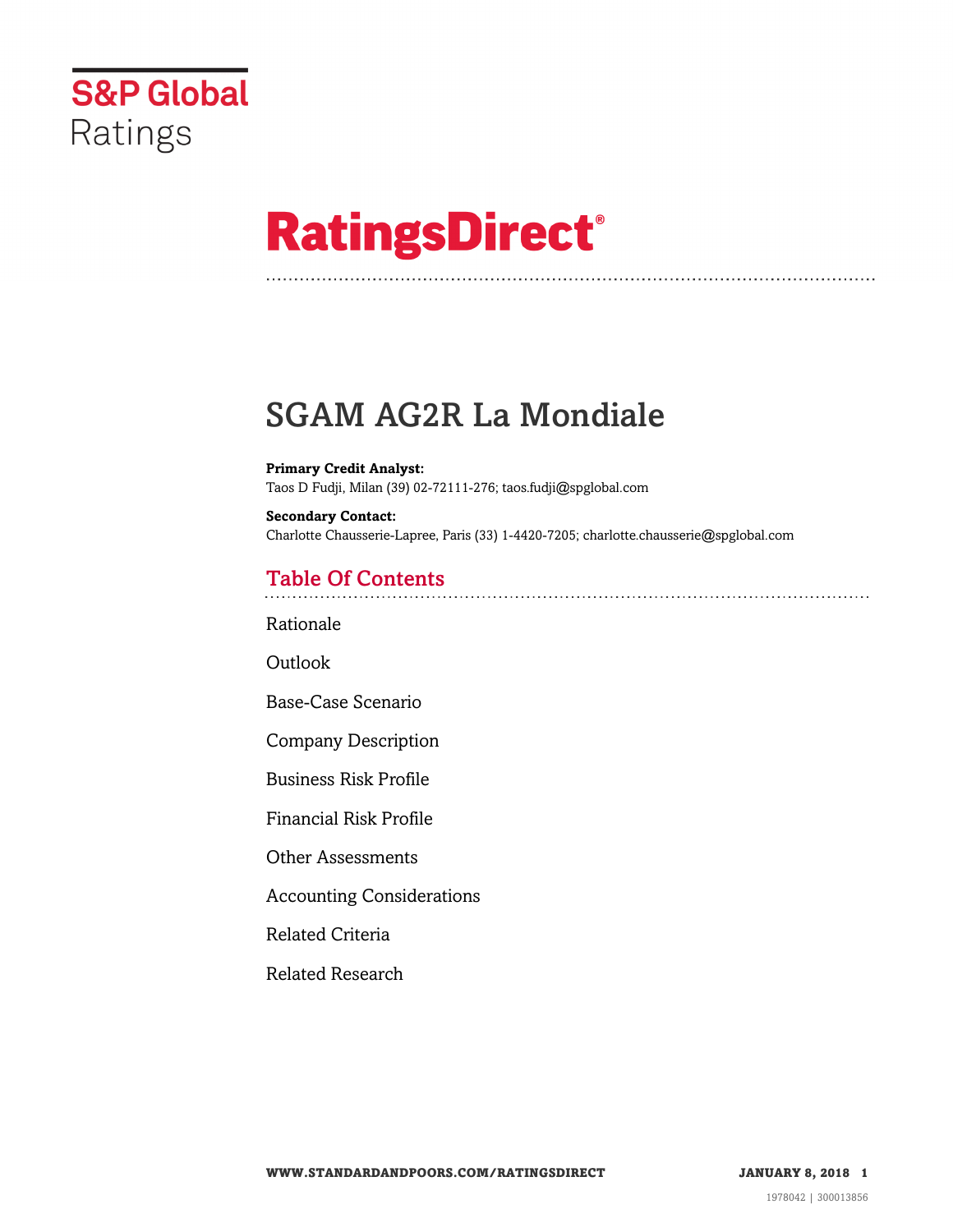## SGAM AG2R La Mondiale



\*Stand-alone credit profile.

<span id="page-1-0"></span>See Ratings Detail for a complete list of rated entities and ratings covered by this report.

## Rationale

#### **Business Risk Profile: Strong**

- SGAM AG2R LA MONDIALE (AG2R LM) is a large and diversified French life and protection insurance group, with gross premiums written (GPW) totaling €10 billion.
- AG2R LM's core entity La Mondiale has a strong brand and leading positions in high-net-worth individual savings, self-employed, and group pension contract segments.
- La Mondiale has higher-than-domestic-peers' premium derived from unit-linked life policies.
- With the integration of Réunica, AG2R LM has consolidated its position as the No. 3 health insurance provider and No. 2 provider for long-term care in France.

#### **Financial Risk Profile: Upper Adequate**

- Capital and earnings are forecast to remain at moderately strong levels, supportive of current ratings, over the next three years.
- Sensitivity to interest rates deriving from pensions activity is higher than that of peers, which could lead to higher volatility in capital and earnings.
- AG2R LM's adequate financial flexibility reflects a proven ability to access debt markets.

#### **Other Factors**

- We consider AG2R LM to have adequate enterprise risk management and satisfactory management and governance.
- We believe AG2R LM has exceptional liquidity, in line with that of most peers.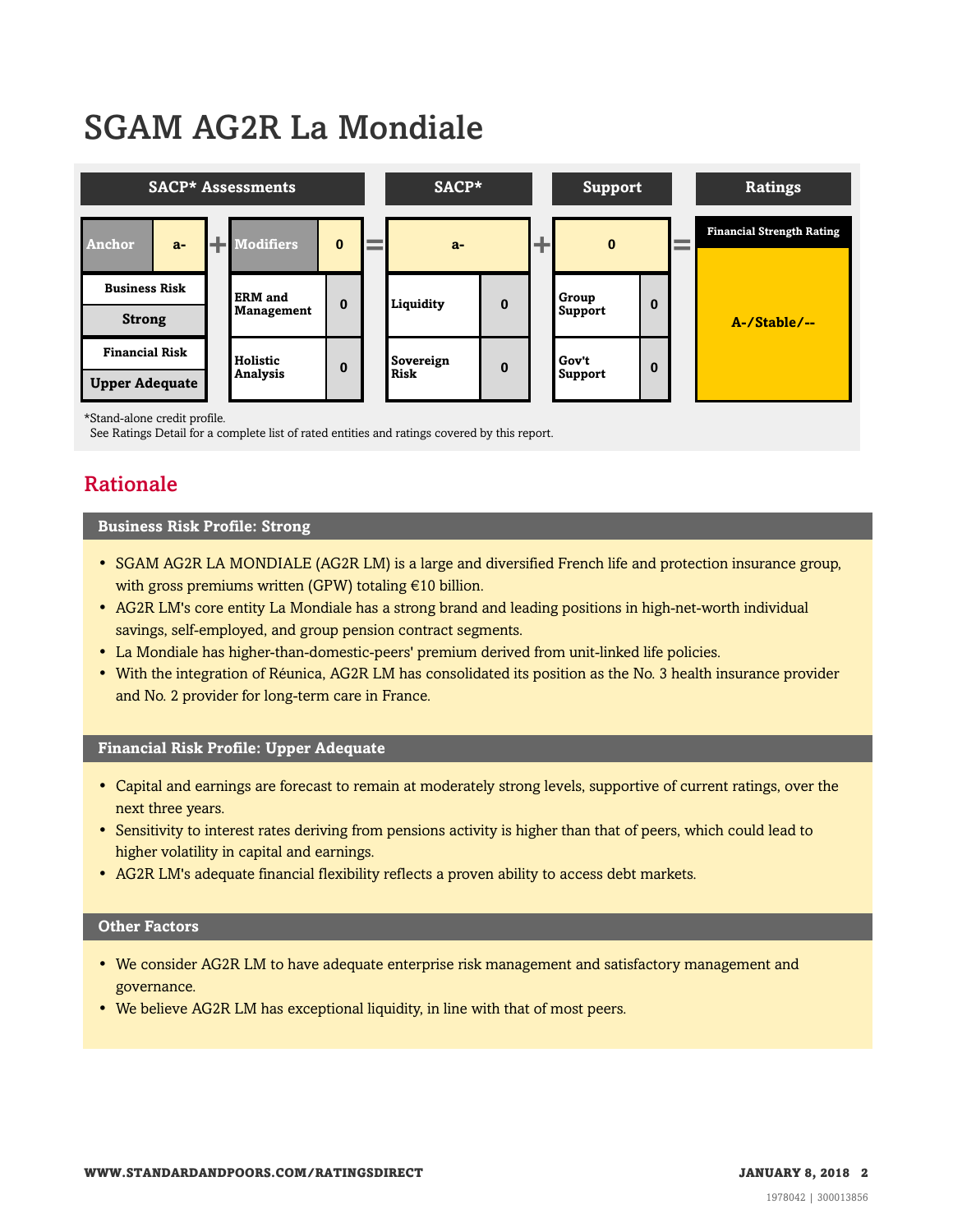#### **Outlook: Stable**

The stable outlooks on AG2R LM's subgroups AG2R Réunica Prévoyance and La Mondiale indicates that S&P Global Ratings expect both entities to become a full prudentially regulated group under Solvency 2 and gradually strengthen consolidated S&P capital adequacy above the 'A' level.

#### Downside scenario

We could lower the ratings over the next two years if:

- AG2R LM's capital adequacy unexpectedly deteriorated to levels materially below the 'A' benchmark for a sustained period, for example due to lower long-term bond yields than we currently assume in our base case, more aggressive volume growth than expected, or higher asset risk; or
- The profitability and quality of premium mix markedly deteriorated as a result of stiffer competition or adverse developments in market dynamics, causing the group to miss its earnings targets.

#### Upside scenario

We could raise the ratings should AG2R LM demonstrate its capacity to reduce exposure to guaranteed interest rates as planned, and also significantly improve the quality of capital through increased earnings generation and wider issuance of equity-like mutualist certificates.

## <span id="page-2-0"></span>Base-Case Scenario

#### **Macroeconomic Assumptions**

- GDP growth in France of about 1.7% per year in 2017-2019; and
- A modest rise of less than 100 basis points in the 10-year French government bond yields between 2017 and 2019.

#### **Company-Specific Assumptions**

- We expect that AG2R LM will benefit from a shift in its policyholder strategy that will outweigh the expected decline in investment returns, which should translate into growing annual net earnings exceeding €320 million in 2017-2019.
- We also anticipate La Mondiale will continue to gradually strengthen policyholder bonus reserves above levels reached in 2016.
- We expect growth in risk-based capital requirements, based on our model, of about 3% per year, reflecting expected growth in volumes and in corporate credit risk.
- Overall, we estimate total internal capital generation of about €1 billion over 2017-2019, which should allow the group's risk-adjusted capital adequacy to exceed the 'A' benchmark according to our methodology.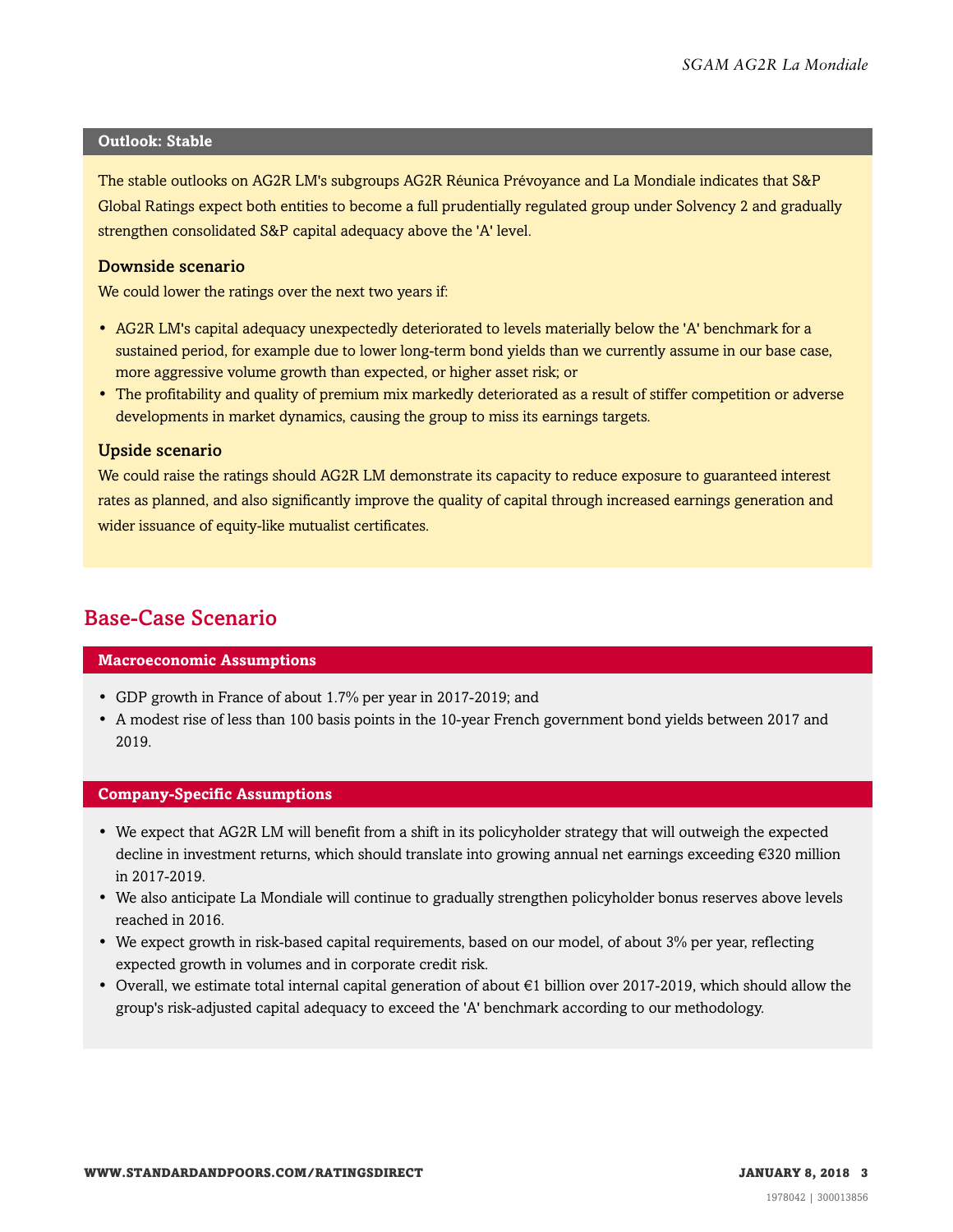#### **Key Metrics**

|                                      | 2018F   | 2017F  | 2016                     | 2015                     | 2014                             | 2013  |
|--------------------------------------|---------|--------|--------------------------|--------------------------|----------------------------------|-------|
| Gross premiums written (mil. $\in$ ) | >9.700  | >9.600 | 9.976                    | 10,215                   | 10.541                           | 9,221 |
| Net income (mil. $\epsilon$ )        | ~14.350 | ~2330  | 320                      | 299                      | 309                              | 243   |
| Return on shareholders' equity (%)   | > 5.0   | > 5.0  | 5.8                      | 6.1                      | 7.4                              | 6.7   |
| $P/C$ net combined ratio $(\%)$      | ~106    | ~106   | 106.5                    | 108.2                    | 106.7                            | 117.2 |
| Net investment yield $(\%)$          | >2.7    | >2.7   | 3.2                      | 4.3                      | 3.4                              | 3.8   |
| S&P capital adequacy                 | Strong  | Strong | <b>Moderately Strong</b> | <b>Moderately Strong</b> | Moderately Strong Upper Adequate |       |
| Financial leverage                   | 19.0    | 20.0   | 16.0                     | 17.6                     | 17.8                             | 15.3  |

F--Forecast. P/C--Property and casualty.

## <span id="page-3-0"></span>Company Description

AG2R LM reported about €10 billion in GPW at year-end 2016. This includes contributions from the two subgroups, La Mondiale, a mutual group, and AG2R Réunica Prévoyance, a protection and health group.

| <b>Group Gross Premium Written (GPW) By Business line</b> |      |      |      |      |      |      |  |
|-----------------------------------------------------------|------|------|------|------|------|------|--|
| (Bil. €)                                                  | 2016 | 2015 | 2014 | 2013 | 2012 | 2011 |  |
| Life Savings                                              | 4.5  | 4.8  | 5.8  | 4.9  | 4    | 3.6  |  |
| Life Pension                                              | 2    | 1.9  | 1.8  | 1.8  | 2    | 1.5  |  |
| Health                                                    | 2.2  | 2.1  | 1.8  | 1.4  | 1.3  | 1.2  |  |
| Protection & Long-term care                               | 1.3  | 1.5  | 1.2  | 1.2  | 1.1  | 1.1  |  |
| <b>Total Group GPW</b>                                    | 10.0 | 10.3 | 10.6 | 9.3  | 8.4  | 7.4  |  |

Since 2008, AG2R LM has operated as a "Société de Groupe d'Assurance Mutuelle" (SGAM), a French legal framework that allows mutual and nonprofit insurers to create operational and financial solidarity links, and to act in group structures. AG2R LM has a common management, an aligned strategy, and unified management of capital and investments.

The La Mondiale subgroup is headed by La Mondiale (A-/Stable), a 100-year-old French insurer specialized in life insurance. La Mondiale sells pension products to independent workers and savings products to high-net-worth individuals through its subsidiaries, France-based La Mondiale Partenaire (not rated) and Luxembourg-based La Mondiale Europartner (not rated). Subsidiary Arial CNP Assurances (A-/Stable) sells group pensions for the private sector.

AG2R subgroup's largest entity is AG2R REUNICA Prevoyance (A-/Stable), a 70-year-old nonprofit protection institution "Institution de Prévoyance" specialized in renewable term covers, protection (including disability and workers' compensation) and group health. The subgroup also comprises individual health mutuals, and integrated Réunica in 2015, another nonprofit protection institution.

AG2R LM is also one of the main groups in France managing the compulsory, complementary pension schemes for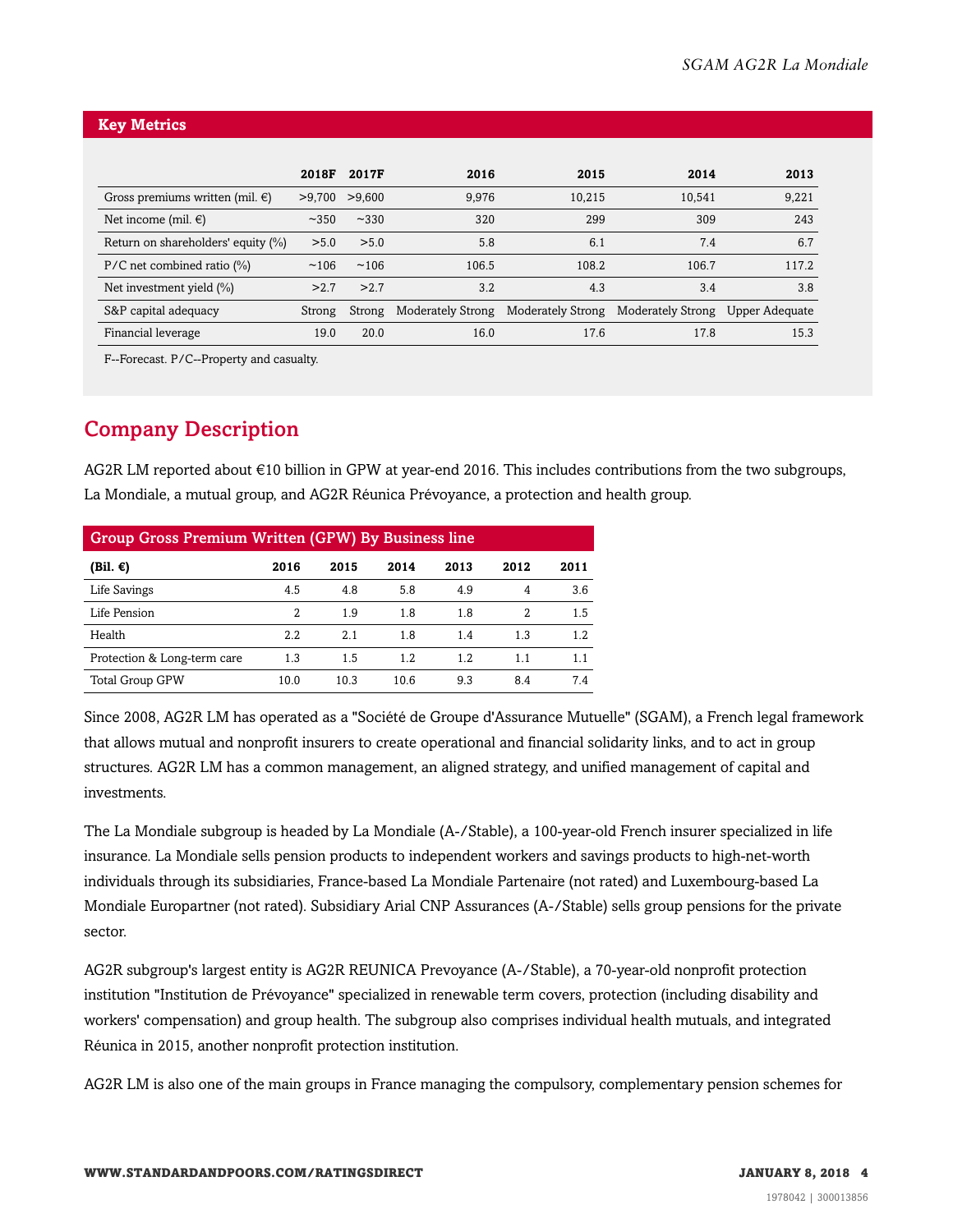private-sector employees (so-called ARRCO and AGIRC schemes). While this administrative activity is segregated from the insurance balance sheet and carries no risk for AG2R LM, it does, however, underline the important social role of AG2R LM in managing French workers health and pensions.

## <span id="page-4-0"></span>Business Risk Profile: Strong

#### Insurance industry and country risk: Low risk, reflecting that on France

We apply our French life insurance industry and country risk assessment (IICRA), which we view as low risk, owing to AG2R LM's large exposure to French pension and savings business, as well as the individual and group health businesses. We include the French health business in our view of France's life IICRA.

We have not explicitly assessed Luxembourg's life IICRA, but we assume that La Mondiale is exposed to risks closely linked to those we assess for the French life IICRA, as products are tailored and managed in the same way as products distributed in France, with similar tax treatment and policyholder clientele.

#### **Table 1**

| <b>Industry And Country Risk</b> |  |                        |  |  |  |  |
|----------------------------------|--|------------------------|--|--|--|--|
| Insurance sector                 |  | IICRA Business mix (%) |  |  |  |  |
| France life                      |  | 100                    |  |  |  |  |
| Weighted-average IICRA           |  |                        |  |  |  |  |

#### Competitive position: Strong, a diversified product offer backed by multi-brand approach

Our view of AG2R LM's strong competitive position is supported by its diversified set of product lines, including pensions, savings, group and individual protection, group and individual health, and long-term care. AG2R LM channels its products through complementary distribution vehicles, including proprietary salaried network, private banks, and brokers.

On the La Mondiale subgroup side, the relatively low aggregate market share masks an established, leading position in its strategically chosen niches, namely high-net-worth savings, the Madelin pensions, and group pensions. La Mondiale is a leader in these segments, thanks to its No. 2 positions in both the self-employed pension plans (called "Loi Madelin") and in corporate group pensions through Arial CNP Assurances (ACA). In 2016 ACA became a joint-venture: 60% owned by La Mondiale and 40% owned by CNP Assurances, and pooled both parent insurers' commercial teams to become the domestic leader in group pensions (see Research Update: "Arial CNP Assurances Rated 'A-'; SGAM AG2R La Mondiale's Affiliates 'A-' Ratings Affirmed, Outlook Stable," published Oct. 5, 2017).

La Mondiale Partenaire and La Mondiale Europartner's affluent client base has also allowed the group to markedly outperform the market in terms of unit-linked (UL) savings, which we consider to be more profitable products for insurers. UL accounted for about 30% of its life reserves, compared with 17% for the French life market.

On the AG2R Réunica Prévoyance side, the multi-professional focus and large scale are key competitive differentiators within a market that is undergoing deep regulatory changes. AG2R Réunica Prévoyance writes group-term and workers' compensation disability insurance for 59 professional sectors, and has access to a large population of 6.5 million insured. Further solidifying AG2R Réunica Prévoyance's position is AG2R LM's ability to integrate smaller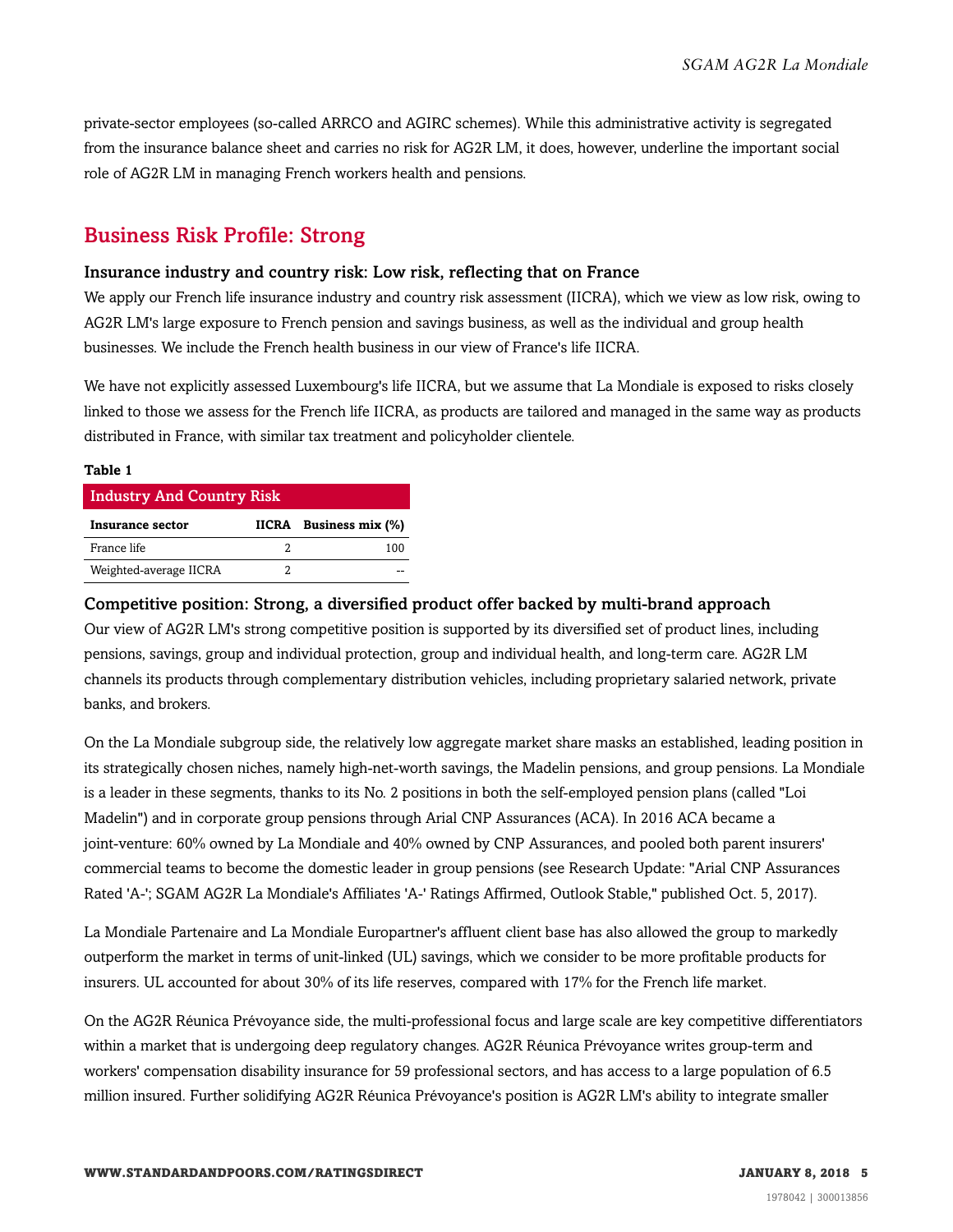players, such as Réunica.

AG2R LM has been able to to manage the reshuffle in the health and protection sector from the Accord National Interprofessionnel (ANI). Although the liberalization of the insurer selection process for group term and disability coverage is virtually opening the doors to all insurers, the introduction with the ANI of mandatory group health coverage for small companies in 2016 has created compensating effects. In particular, we believe that AG2R Réunica Prévoyance's capacity to offer competitively priced packages that combine several types of coverages in a single relationship remains an attractive option for very small companies.

Matmut SAM (not rated) initiated exclusive discussions with AG2R La Mondiale on a possible partnership to begin in January 2019. Given the preliminary nature of the discussions, SGAM AG2LM's ratings are not immediately affected. Any such potential partnership would also be subject to approval by the general assembly of each group, as well as by regulatory authorities. Matmut is a French mutual insurer mainly active in property/casualty lines, collecting about €1.4 billion GPW and posting a 180% Solvency II ratio as of year-end 2016.

| <b>Competitive Position</b>           |                        |        |        |        |        |        |  |
|---------------------------------------|------------------------|--------|--------|--------|--------|--------|--|
|                                       | --Year ended Dec. 31-- |        |        |        |        |        |  |
| (Mil. $\epsilon$ )                    | 2016                   | 2015   | 2014   | 2013   | 2012   | 2011   |  |
| Gross premiums written                | 9,976                  | 10,215 | 10,541 | 9,221  | 8,444  | 7,346  |  |
| Change in gross premiums written (%)  | (3.2)                  | (3.1)  | 14.3   | 9.2    | 15.0   | (8.8)  |  |
| Net premiums written                  | 9,111                  | 9,336  | 9,781  | 8,081  | 7,545  | 6,548  |  |
| Change in net premiums written (%)    | (2.4)                  | (4.5)  | 21.0   | 7.1    | 15.2   | (10.1) |  |
| Total assets under management         | 98,201                 | 92,366 | 87,211 | 74,867 | 68,277 | 59,011 |  |
| Growth in assets under management (%) | 6.3                    | 5.9    | 16.5   | 9.7    | 15.7   | 5.3    |  |
| Reinsurance utilization (%)           | 8.7                    | 8.6    | 7.2    | 12.4   | 10.6   | 10.9   |  |
| Business segment (% of GPW)           |                        |        |        |        |        |        |  |
| Life/health                           | 69.6                   | 70.3   | 76.3   | 77.2   | 81.5   | 79.3   |  |
| P/C                                   | 30.4                   | 29.7   | 23.7   | 23.0   | 23.5   | 25.7   |  |
| Other                                 | 0.0                    | 0.0    | 0.0    | (0.2)  | (5.0)  | (5.0)  |  |

#### **Table 2**

## <span id="page-5-0"></span>Financial Risk Profile: Upper Adequate

#### Capital and earnings: Moderately strong, largely supported by its capital position

We expect AG2R LM's capital adequacy to exceed our 'A' benchmark in the next three years, thanks to an estimated internal capital generation of about €1 billion over 2017-2019 and new hybrid debt issued in 2017. Nevertheless, our assessment of capital earnings remains constrained by the relative weakness the quality of the group's total adjusted capital (TAC), which are in majority composed of soft forms of capital.

AG2R LM is in the final steps of finalizing its governance structure to quality as a "prudentially regulated group." This has notably included a widening and deepening of the solidarity links between AG2R Réunica Prévoyance and La Mondiale, which are now unlimited; to subject to each member group to not risk breaching its own Solvency II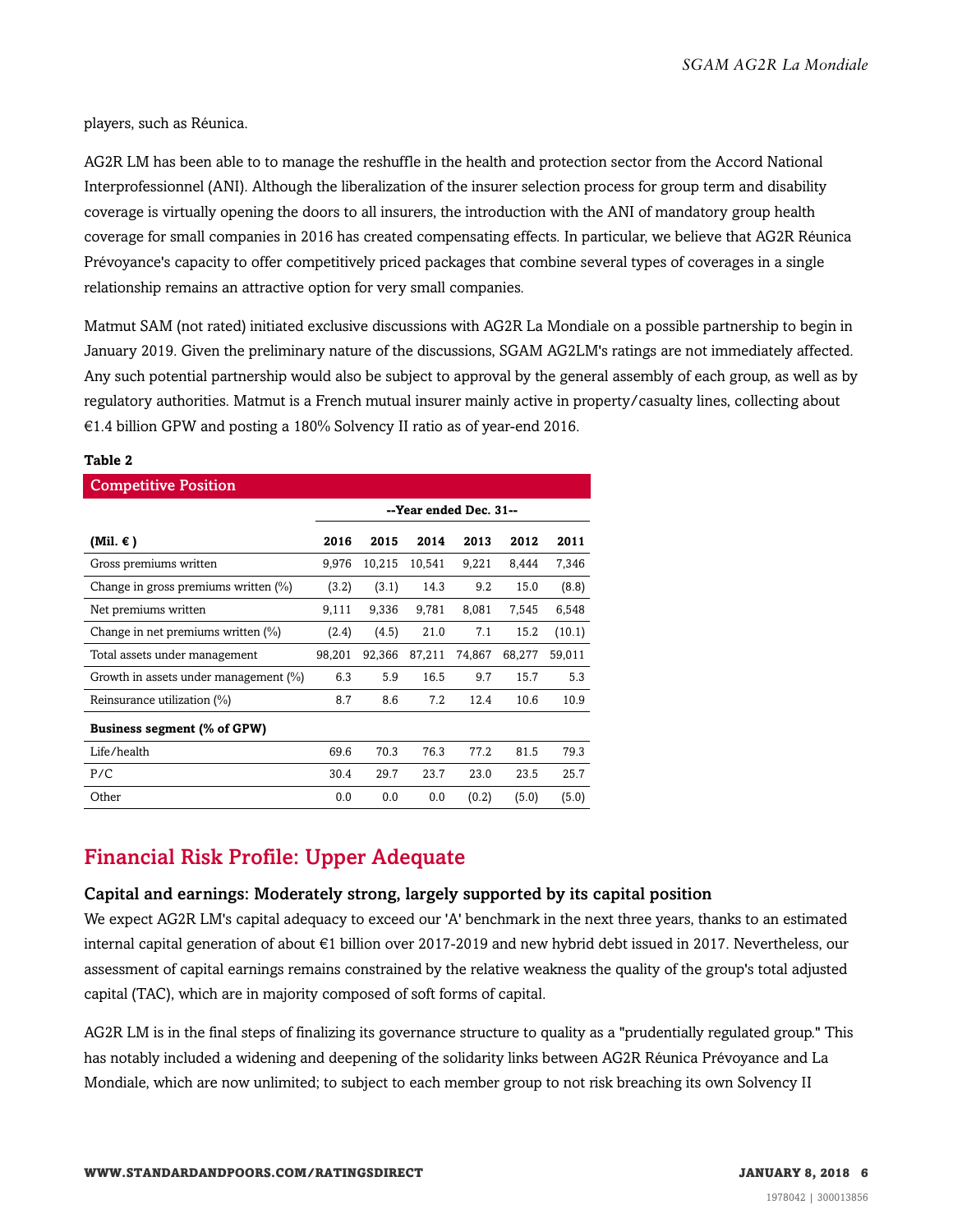regulatory capital requirement.

Our expectation of an overall growth rate in capital requirements of 3% in the next three years reflects our view that La Mondiale will continue to gradually grow its long-term retirement business. This reflects a business necessity to increase volumes in the face of structurally declining investment margins. It also allows La Mondiale to further dilute the weight of general account policies with relatively high guaranteed rates, which mainly stem from its individual supplementary pension business.

Our assessment of capital adequacy includes adjustments, such as the group's unrealized gains on real estate assets, policyholder bonus reserves, and value-in-force (VIF). While the very low interest rates should hinder investment yields, we expect that further declines in life insurance policyholder crediting rates will support AG2R LM's profits. We also expect La Mondiale to further gradually strengthen its buffer of policyholder bonus reserves (PPE), which exceed 3% of general account life reserves at the end of 2016.

We believe that the group's reliance on soft forms of capital (VIF, unrealized gains, and hybrid capital represented over 50% of TAC at year-end 2016) weighs on quality of capital and increases the group's susceptibility to market fluctuations.

The combined group AG2R-La Mondiale posted a combined Solvency 2 ratio (standard formula), of 218%, and 131% without transitional adjustments from Solvency, I on the valuation of technical provisions. AG2R-LM is targeting a Solvency 2 ratio without transitional adjustments of 150% by 2020.

#### **Table 3**

| Capital                        |                        |                                     |  |  |  |     |  |
|--------------------------------|------------------------|-------------------------------------|--|--|--|-----|--|
|                                | --Year ended Dec. 31-- |                                     |  |  |  |     |  |
| (Mil. $\epsilon$ )             |                        | 2016 2015 2014 2013 2012 2011       |  |  |  |     |  |
| Common equity                  |                        | 5,724 5,257 4,622 3,732 3,547 2,780 |  |  |  |     |  |
| Change in common equity $(\%)$ |                        | 8.9 13.7 23.8 5.2 27.6              |  |  |  | 5.4 |  |

#### **Table 4**

| <b>Earnings</b>                                    |                        |        |        |        |       |       |  |
|----------------------------------------------------|------------------------|--------|--------|--------|-------|-------|--|
|                                                    | --Year ended Dec. 31-- |        |        |        |       |       |  |
| (Mil. €)                                           | 2016                   | 2015   | 2014   | 2013   | 2012  | 2011  |  |
| Total revenues                                     | 11,267                 | 11,369 | 11,830 | 10,091 | 9,539 | 8.463 |  |
| Net income                                         | 320                    | 299    | 309    | 243    | 327   | 242   |  |
| Return on Shareholders' Equity (reported) (%)      | 5.8                    | 6.1    | 7.4    | 6.7    | 10.4  | 8.9   |  |
| $P/C$ : Net expense ratio $(\%)$                   | 19.1                   | 18.6   | 17.4   | 19.6   | 19.6  | 17.5  |  |
| $P/C$ : Net loss ratio (%)                         | 87.4                   | 89.7   | 89.3   | 97.6   | 95.2  | 93.8  |  |
| $P/C$ : Net combined ratio $(\%)$                  | 106.5                  | 108.2  | 106.7  | 117.1  | 114.9 | 111.2 |  |
| Life: Prebonus pretax earnings/total assets $(\%)$ | 2.0                    | 2.8    | 3.6    | 2.5    | 3.4   | 3.2   |  |
| Life: Net expense ratio $(\%)$                     | 6.5                    | 6.1    | 5.5    | 7.6    | 7.2   | 7.1   |  |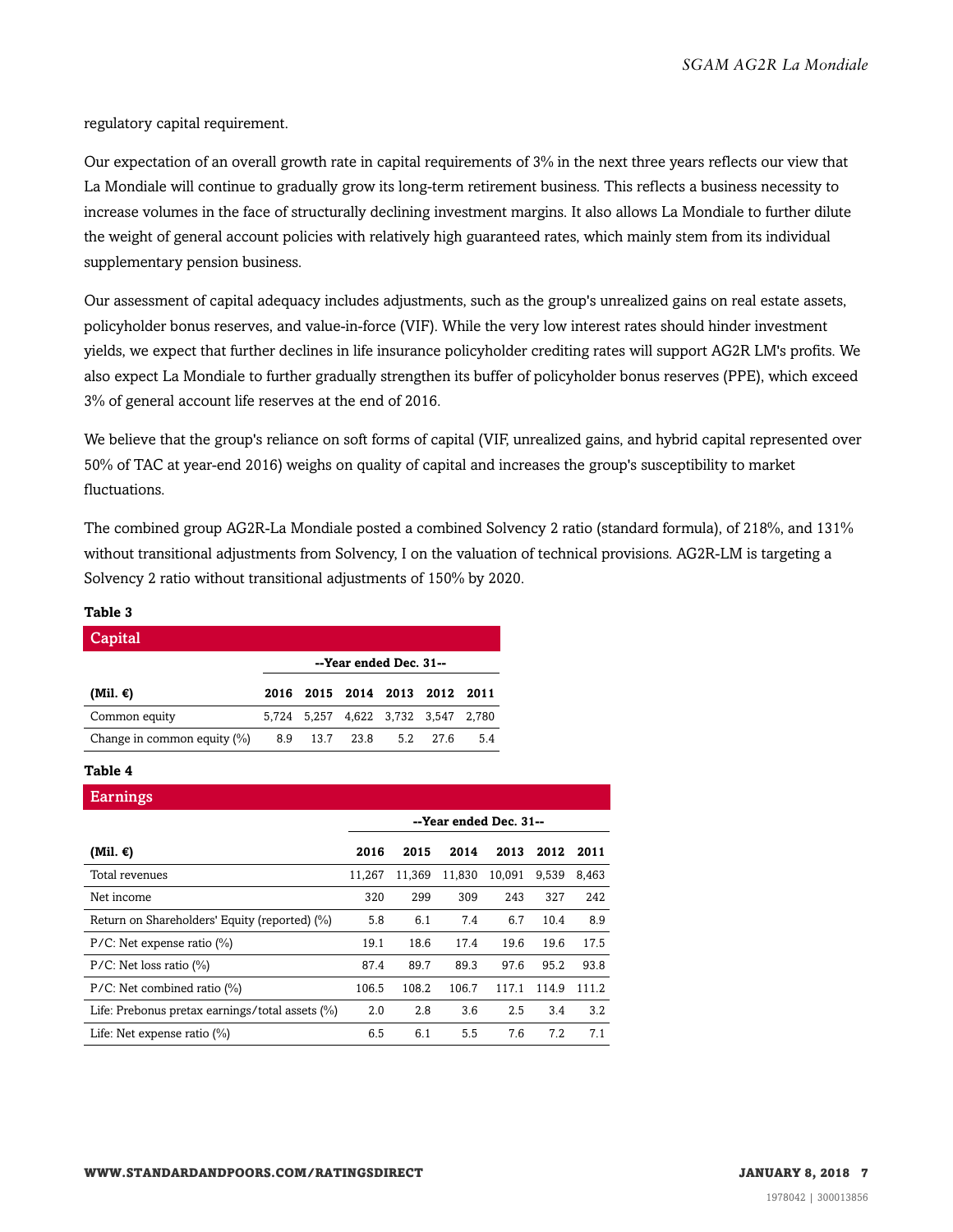#### Risk position: Higher-than-average volatility, higher-than-peers' share of long-term guaranteed pension liabilities

In our opinion, AG2R LM's sensitivity to interest rates results in potential volatility of capital adequacy. The sensitivity to interest rates derives from La Mondiale's significant amount of long-term pension liabilities with guarantees. We calculate the general account pension liabilities amounted to about 27% of AG2R LM's total technical reserves at end-2016 (see chart 1) and a majority of which carry minimum guaranteed returns.

#### **Chart 1**



AG2R LM's risk management is taking steps to mitigate the negative impact of low interest rates, limiting the growth in guaranteed commitments, and gradually changing product mix toward one that is more unit linked. From end-2017, additional premium paid on pre-existing pension contracts will no longer carry minimum guaranteed rates as was done in the past. Also, over 2016 and in the first half of 2017, the decline in La Mondiale's premiums included a significant shift to growth in UL contracts against a fall in premium from traditional life insurance.

We also observe that the investment in higher-risk assets (equities, real estate, speculative-grade bonds, and loans) has slightly declined relative to AG2R LM's consolidated capital base. Overall credit risk is in line with peers, with an average rating in the upper 'A' range on the total bond portfolio at year-end 2016.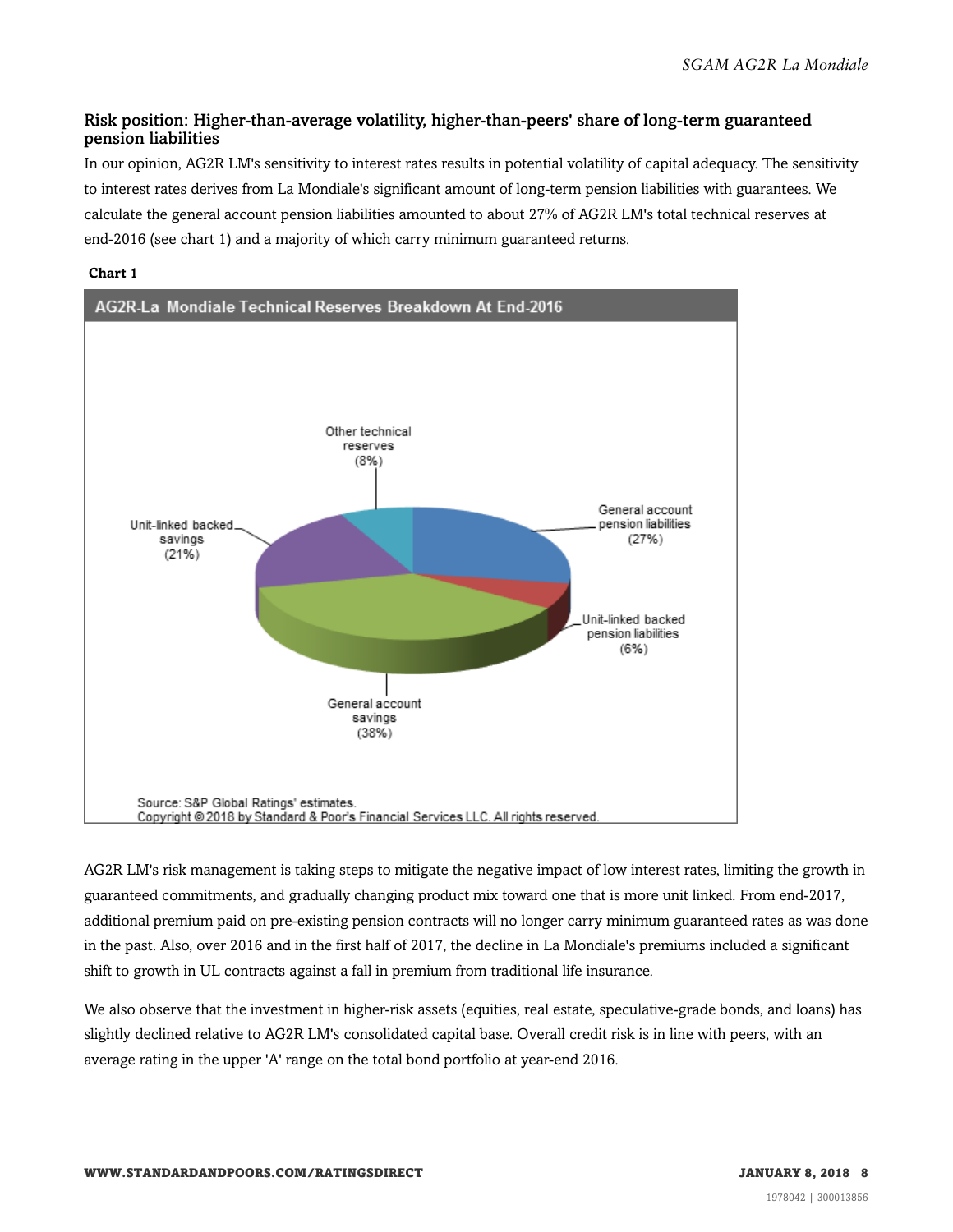#### **Table 5**

| <b>Risk Position</b>                                               |                        |        |        |        |        |        |
|--------------------------------------------------------------------|------------------------|--------|--------|--------|--------|--------|
|                                                                    | --Year ended Dec. 31-- |        |        |        |        |        |
| (Mil. $\epsilon$ )                                                 | 2016                   | 2015   | 2014   | 2013   | 2012   | 2011   |
| Total invested assets                                              | 98,201                 | 92,366 | 87,212 | 74,867 | 68,277 | 59,011 |
| Net investment income                                              | 1,990                  | 1,872  | 1,919  | 1,892  | 1,882  | 1,825  |
| Net investment yield (%)                                           | 2.7                    | 2.7    | 3.1    | 3.4    | 3.8    | 4.2    |
| Net investment yield including realized capital gains/(losses) (%) | 3.2                    | 4.3    | 3.4    | 3.8    | 5.2    | 4.9    |
| Investment portfolio composition (%)                               |                        |        |        |        |        |        |
| Cash and short-term investments                                    | 0.8                    | 0.6    | 0.4    | 0.8    | 0.7    | 0.4    |
| Bonds                                                              | 77.0                   | 77.4   | 78.8   | 78.5   | 79.7   | 79.8   |
| Equity investments                                                 | 11.3                   | 11.1   | 10.2   | 10.1   | 9.5    | 9.2    |
| Real estate                                                        | 4.1                    | 3.8    | 3.7    | 4.0    | 4.4    | 5.1    |
| Loans                                                              | 6.8                    | 7.1    | 6.8    | 6.6    | 5.6    | 5.5    |

#### Financial flexibility: Adequate

Our view of AG2R LM's financial flexibility as adequate is supported both by La Mondiale's proven access to the debt market and the absence of dividend distribution due to the group's mutual status.

With the addition of the two latest hybrid debt issue made in January and December 2017, total financial debt has materially increased, to about  $\epsilon$ 2.6 billion from  $\epsilon$ 1.1 billion at year-end 2013. The negative impact on the financial leverage and fixed-charge cover ratio in these years was nevertheless mitigated by the large growth in the earnings generation and in capital base. In addition, we consider that the US\$400 million debt issue launched in December 2017 pre-finances the next call in 2019 on a US\$600 million issued in 2013, which, in our opinion, will likely not push-up the long-term financial leverage of the AG2R LM group.

We do not expect the group to materially recourse to institutional debt financing in the coming three years following the latest issues. We therefore expect a financial leverage ratio over 2017-2019 of approximately 20% and a fixed-charge cover ratio of about 5x, which is in line with our adequate assessment.

In September 2016, SGAM AG2R La Mondiale obtained the authorization to issue mutualist certificates, which are perpetual instruments akin to equities and accounted as Tier 1 instruments by the French regulator, and offer a return, generally below that of hybrid debt instruments. These will be gradually issued to the mutualist clients in small amounts, and as such are not expected to negatively impact financial leverage or fixed-charge cover.

#### **Table 6**

| <b>Financial Flexibility</b> |                        |                          |  |  |                               |      |  |
|------------------------------|------------------------|--------------------------|--|--|-------------------------------|------|--|
|                              | --Year ended Dec. 31-- |                          |  |  |                               |      |  |
|                              |                        |                          |  |  | 2016 2015 2014 2013 2012 2011 |      |  |
| Fixed-charge coverage (x)    |                        | 5.0 5.2 6.8 7.6 15.6     |  |  |                               | 12.1 |  |
| Financial leverage (%)       |                        | 16.0 17.6 17.8 15.3 13.9 |  |  |                               | 13.2 |  |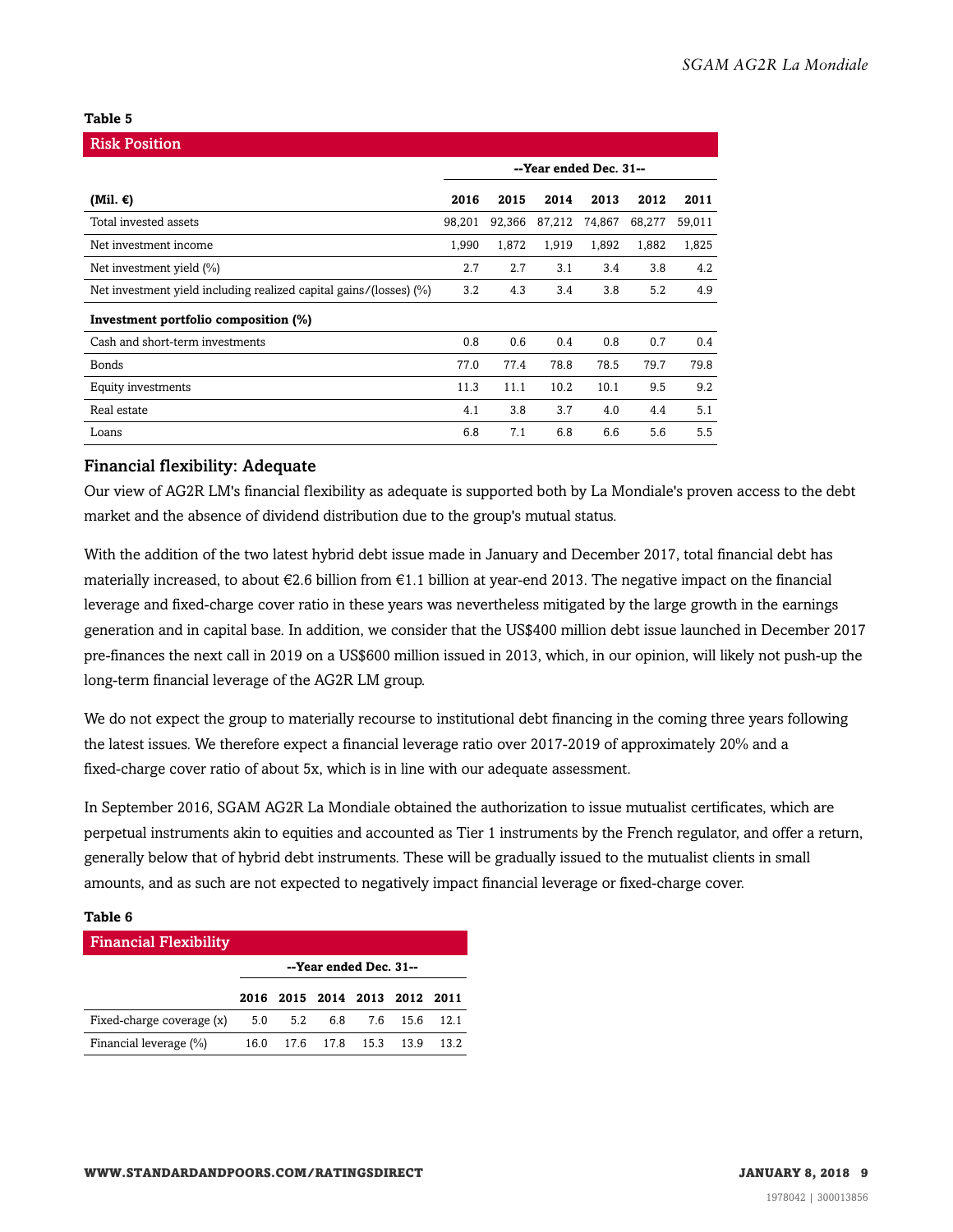## <span id="page-9-0"></span>Other Assessments

We regard AG2R LM group's enterprise risk management (ERM) and management and governance practices as neutral rating factors.

#### Enterprise risk management: Adequate

The ERM of La Mondiale and AG2R Réunica Prévoyance has been centralized over the past few years. We consider that the group has a holistic view of the risks of the different business lines and the group's risk management culture, and controls are in line with our overall adequate assessment. We consider ERM to be of high importance to our assessment of the group's creditworthiness, owing to the risks stemming from its long duration pension and disability liabilities.

#### Management and Governance: Satisfactory

We view positively the group's management expertise and depth and breadth, as well as its strategic planning and ability to convert its strategy into actions. We view AG2R LM's strategy as focused, because it builds on the group's complementary expertise, which is likely to continue helping the group to maintain its stable business profile.

#### Liquidity: Exceptional

We believe AG2R LM has exceptional liquidity, sustained highly liquid assets, and positive net inflows. The group's pension business, which cannot be surrendered easily, is positive for its liquidity, in our view.

Should any cash needs arise, we believe that AG2R LM's investment assets are highly marketable and could provide liquidity.

## <span id="page-9-1"></span>Accounting Considerations

We base our analysis of AG2R LM on the consolidated accounts of the SGAM.

AG2R LM reports according to International Financial Reporting Standards (IFRS). Starting from the published figures, we perform certain adjustments in forming our opinion on capital adequacy and operating performance. These include particularly eligible hybrid capital not recognized as equity under IFRS, unrealized capital gains on property assets, and an adjustment for the VIF. Our assessment of operating performance relies on published information and unpublished figures, such as La Mondiale's internal calculation of embedded value.

## <span id="page-9-2"></span>Related Criteria

- General Criteria: Principles For Rating Debt Issues Based On Imputed Promises, Dec. 19, 2014
- General Criteria: Group Rating Methodology, Nov. 19, 2013
- Criteria Insurance General: Enterprise Risk Management, May 7, 2013
- Criteria Insurance General: Insurers: Rating Methodology, May 7, 2013
- General Criteria: Methodology: Management And Governance Credit Factors For Corporate Entities And Insurers, Nov. 13, 2012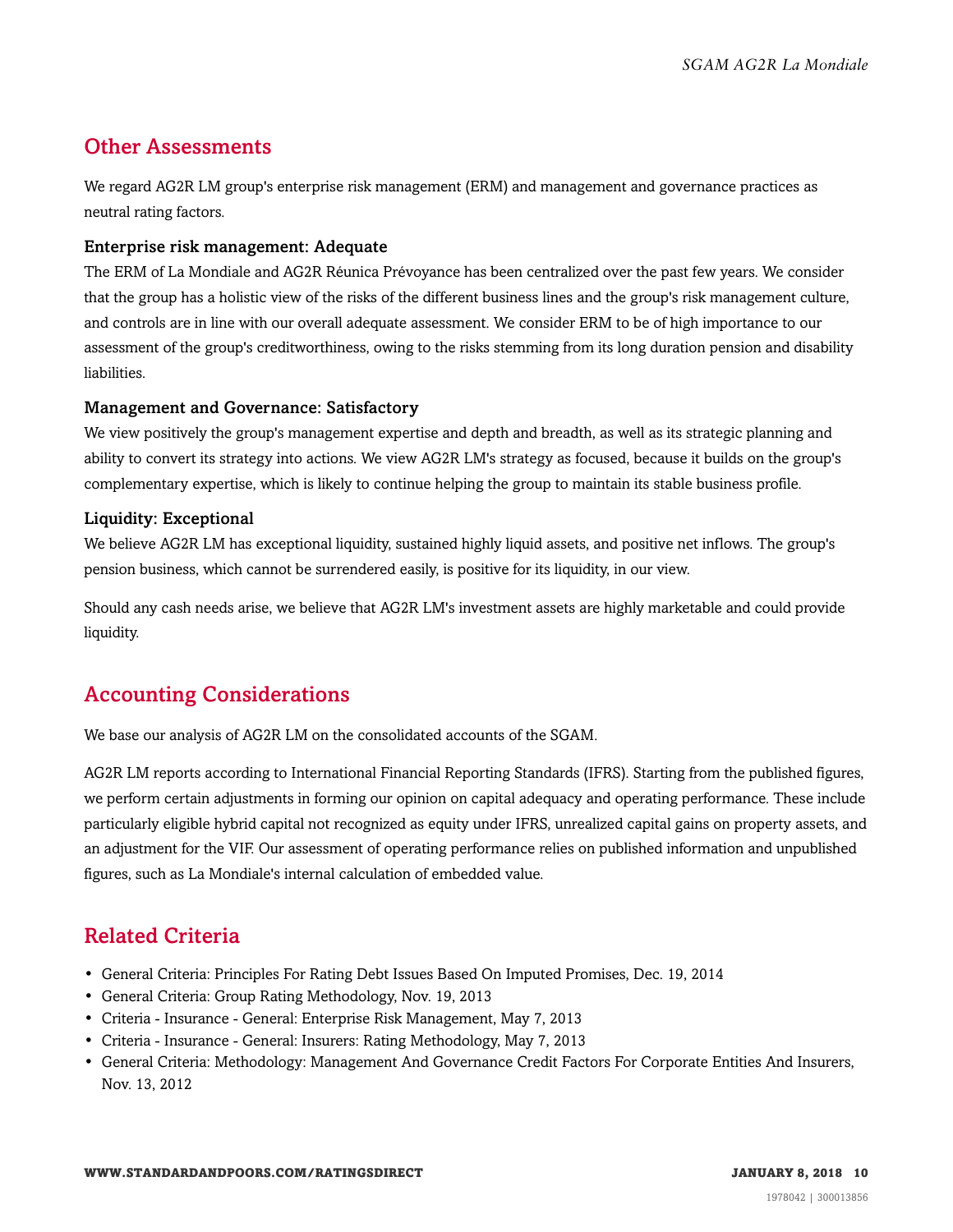- General Criteria: Criteria Clarification On Hybrid Capital Step-Ups, Call Options, And Replacement Provisions, Oct. 22, 2012
- Criteria Insurance General: Refined Methodology And Assumptions For Analyzing Insurer Capital Adequacy Using The Risk-Based Insurance Capital Model, June 7, 2010
- Criteria Financial Institutions General: Methodology: Hybrid Capital Issue Features: Update On Dividend Stoppers, Look-Backs, And Pushers, Feb. 10, 2010
- Criteria Financial Institutions Banks: Assumptions: Clarification Of The Equity Content Categories Used For Bank And Insurance Hybrid Instruments With Restricted Ability To Defer Payments, Feb. 9, 2010
- General Criteria: Use Of CreditWatch And Outlooks, Sept. 14, 2009
- <span id="page-10-0"></span>• Criteria - Insurance - General: Hybrid Capital Handbook: September 2008 Edition, Sept. 15, 2008

## Related Research

- French Insurer La Mondiale's Proposed Subordinated Notes Rated 'BBB', Dec. 19, 2017
- Arial CNP Assurances Rated 'A-'; SGAM AG2R La Mondiale's Affiliates 'A-' Ratings Affirmed, Outlook Stable, Oct. 5, 2017

| Ratings Detail (As Of January 8, 2018)          |              |
|-------------------------------------------------|--------------|
| <b>Operating Company Covered By This Report</b> |              |
| La Mondiale                                     |              |
| <b>Financial Strength Rating</b>                |              |
| Local Currency                                  | A-/Stable/-- |
| <b>Counterparty Credit Rating</b>               | A-/Stable/-- |
| Junior Subordinated                             | <b>BBB</b>   |
| <b>Related Entities</b>                         |              |
| <b>AG2R REUNICA Prevoyance</b>                  |              |
| Financial Strength Rating                       |              |
| Local Currency                                  | A-/Stable/-- |
| <b>Issuer Credit Rating</b>                     |              |
| Local Currency                                  | A-/Stable/-- |
| <b>Arial CNP Assurances</b>                     |              |
| <b>Financial Strength Rating</b>                |              |
| Local Currency                                  | A-/Stable/-- |
| <b>Issuer Credit Rating</b>                     |              |
| Local Currency                                  | A-/Stable/-- |
| <b>PRIMA</b>                                    |              |
| <b>Financial Strength Rating</b>                |              |
| Local Currency                                  | A-/Stable/-- |
| <b>Issuer Credit Rating</b>                     |              |
| Local Currency                                  | A-/Stable/-- |
| <b>Domicile</b>                                 | France       |

\*Unless otherwise noted, all ratings in this report are global scale ratings. S&P Global Ratings' credit ratings on the global scale are comparable across countries. S&P Global Ratings' credit ratings on a national scale are relative to obligors or obligations within that specific country. Issue and debt ratings could include debt guaranteed by another entity, and rated debt that an entity guarantees.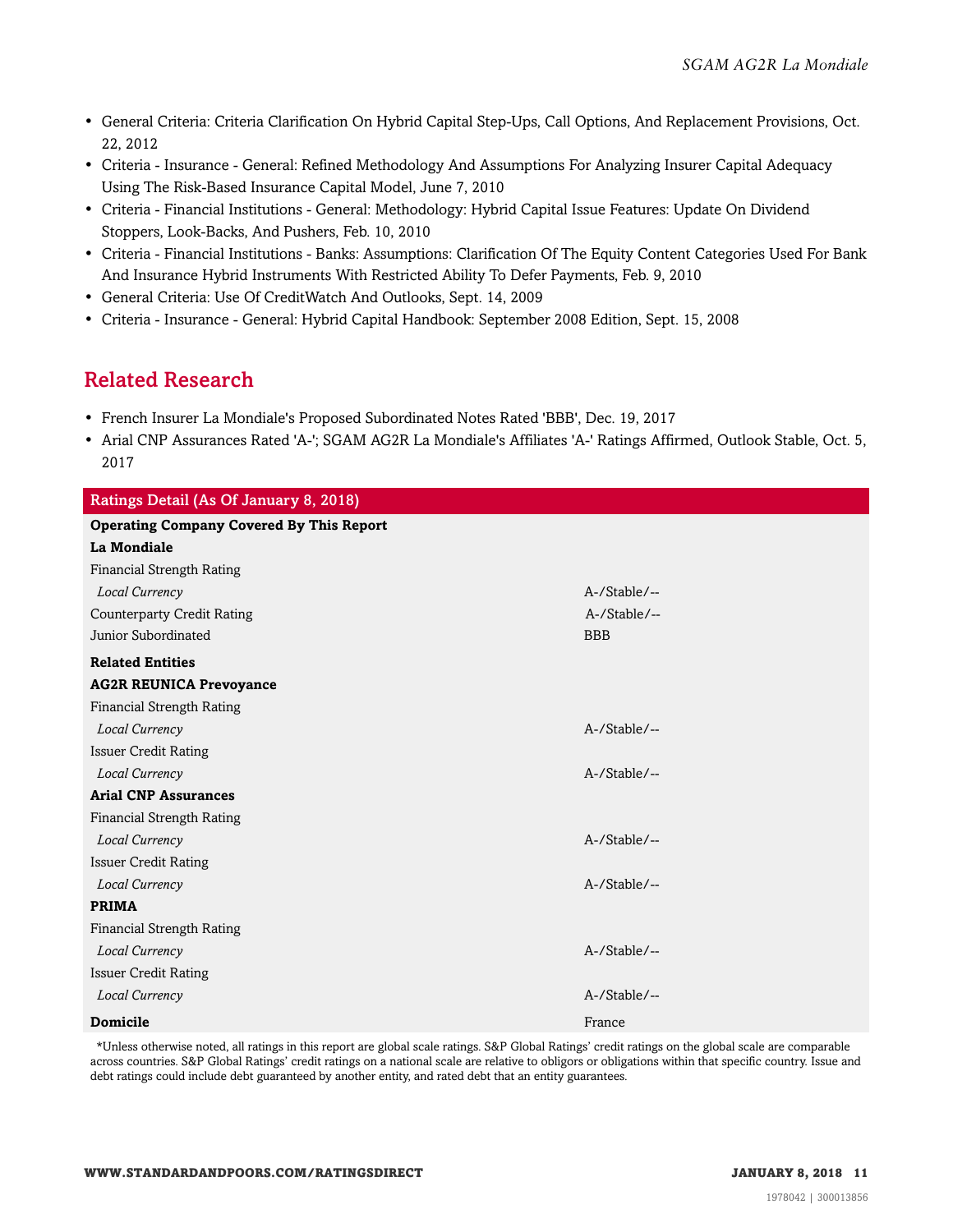#### **Additional Contact:**

Financial Institutions Ratings Europe; FIG\_Europe@spglobal.com